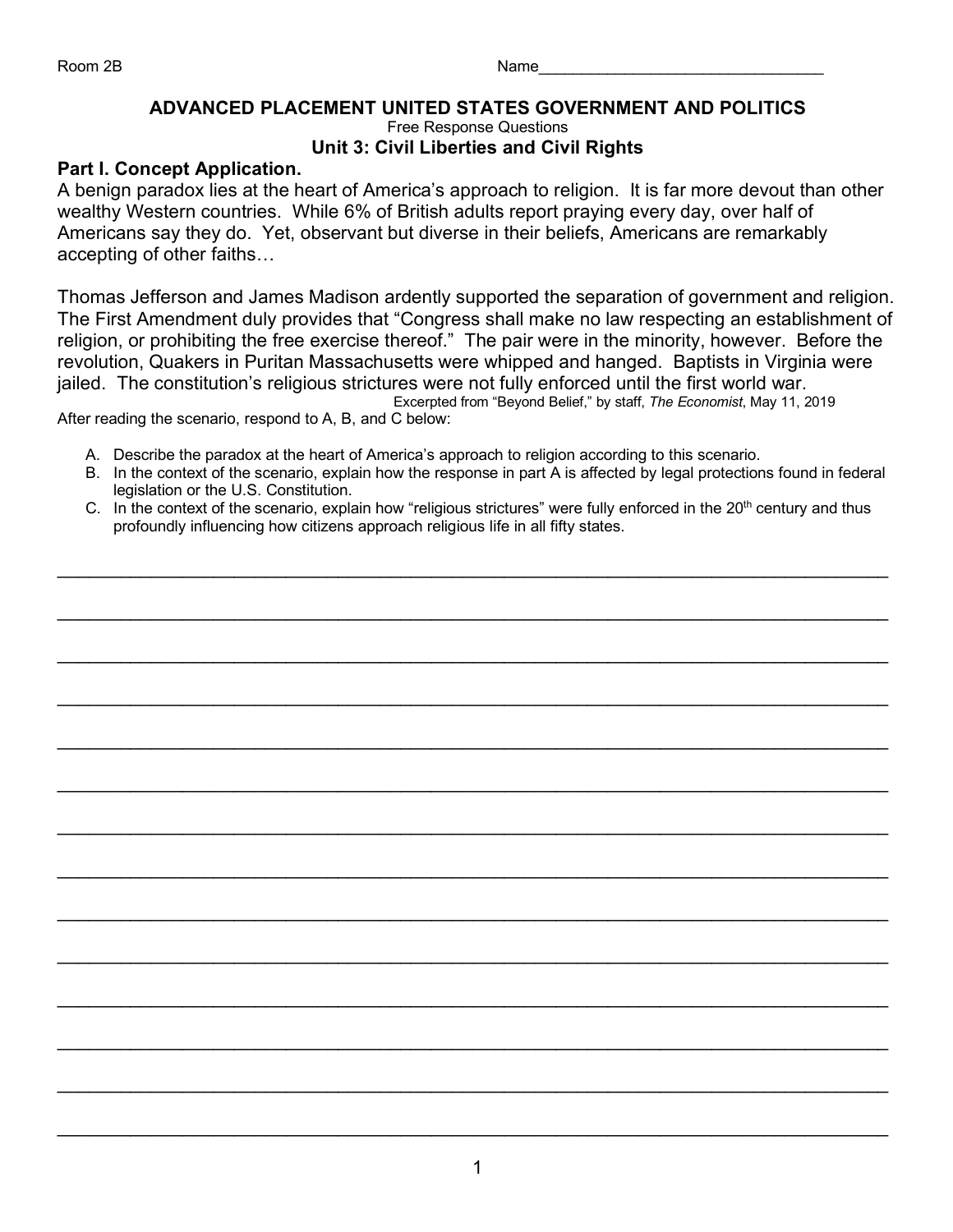## **Part II. SCOTUS Comparison.**

Although hearkening back to a Supreme Court decision in 1973, a "pro-choice" public policy is anything but "settled law." The Court has tinkered with the proper interpretation and implementation of relevant constitutional principles. One such example would be the Court's highly controversial opinion Planned Parenthood v. Casey (1992). In this case, a majority argued:

"…Section 3205's informed consent provision is not an undue burden on a woman's constitutional right to decide to terminate a pregnancy. To the extent *Akron I*, 462 U. S., at 444, and *Thornburgh*, 476 U. S., at 762, find a constitutional violation when the government requires, as it does here, the giving of truthful, non-misleading information about the nature of the abortion procedure, the attendant health risks and those of childbirth, and the "probable gestational age" of the fetus, those cases are inconsistent with [this Court's] acknowledgment of an important interest in potential life, and are overruled. Requiring that the woman be informed of the availability of information relating to the consequences to the fetus does not interfere with a constitutional right of privacy between a pregnant woman and her physician, since the doctor-patient relation is derivative of the woman's position, and does not underlie or override the abortion right. Moreover, the physician's First Amendment rights not to speak are implicated only as part of the practice of medicine, which is licensed and regulated by the State. There is no evidence here that requiring a doctor to give the required information would amount to a substantial obstacle to a woman seeking an abortion. The premise behind *Akron I*'s invalidation of a waiting period between the provision of the information deemed necessary to informed consent and the performance of an abortion, 462 U. S., at 450, is also wrong. Although § 3205's 24-hour waiting period may make some abortions more expensive and less convenient, it cannot be said that it is invalid on the present record and in the context of this facial challenge…"

> From Justice O'Connor, Justice Kennedy and Justice Sutter Majority opinion in *Planned Parenthood of SE Pa. v. Casey* (1992)

Based on the information above, respond to the following questions.

- A. Identify a common constitutional principle used to make a ruling in both Roe v. Wade (1973) and Planned Parenthood v. Casey (1992).
- B. Explain how the rulings of Roe v. Wade and the rulings of Planned Parenthood v. Casey appear to be in conflict with each other.
- C. Describe how the Congress, other than passing legislation, could respond to similar cases to Planned Parenthood v. Casey if it disagrees with the decision.

 $\mathcal{L}_\text{max} = \frac{1}{2} \sum_{i=1}^{n} \frac{1}{2} \sum_{i=1}^{n} \frac{1}{2} \sum_{i=1}^{n} \frac{1}{2} \sum_{i=1}^{n} \frac{1}{2} \sum_{i=1}^{n} \frac{1}{2} \sum_{i=1}^{n} \frac{1}{2} \sum_{i=1}^{n} \frac{1}{2} \sum_{i=1}^{n} \frac{1}{2} \sum_{i=1}^{n} \frac{1}{2} \sum_{i=1}^{n} \frac{1}{2} \sum_{i=1}^{n} \frac{1}{2} \sum_{i=1}^{n} \frac{1$ 

\_\_\_\_\_\_\_\_\_\_\_\_\_\_\_\_\_\_\_\_\_\_\_\_\_\_\_\_\_\_\_\_\_\_\_\_\_\_\_\_\_\_\_\_\_\_\_\_\_\_\_\_\_\_\_\_\_\_\_\_\_\_\_\_\_\_\_\_\_\_\_\_\_\_\_\_\_\_\_\_

\_\_\_\_\_\_\_\_\_\_\_\_\_\_\_\_\_\_\_\_\_\_\_\_\_\_\_\_\_\_\_\_\_\_\_\_\_\_\_\_\_\_\_\_\_\_\_\_\_\_\_\_\_\_\_\_\_\_\_\_\_\_\_\_\_\_\_\_\_\_\_\_\_\_\_\_\_\_\_\_

\_\_\_\_\_\_\_\_\_\_\_\_\_\_\_\_\_\_\_\_\_\_\_\_\_\_\_\_\_\_\_\_\_\_\_\_\_\_\_\_\_\_\_\_\_\_\_\_\_\_\_\_\_\_\_\_\_\_\_\_\_\_\_\_\_\_\_\_\_\_\_\_\_\_\_\_\_\_\_\_

 $\mathcal{L}_\text{max} = \frac{1}{2} \sum_{i=1}^{n} \frac{1}{2} \sum_{i=1}^{n} \frac{1}{2} \sum_{i=1}^{n} \frac{1}{2} \sum_{i=1}^{n} \frac{1}{2} \sum_{i=1}^{n} \frac{1}{2} \sum_{i=1}^{n} \frac{1}{2} \sum_{i=1}^{n} \frac{1}{2} \sum_{i=1}^{n} \frac{1}{2} \sum_{i=1}^{n} \frac{1}{2} \sum_{i=1}^{n} \frac{1}{2} \sum_{i=1}^{n} \frac{1}{2} \sum_{i=1}^{n} \frac{1$ 

\_\_\_\_\_\_\_\_\_\_\_\_\_\_\_\_\_\_\_\_\_\_\_\_\_\_\_\_\_\_\_\_\_\_\_\_\_\_\_\_\_\_\_\_\_\_\_\_\_\_\_\_\_\_\_\_\_\_\_\_\_\_\_\_\_\_\_\_\_\_\_\_\_\_\_\_\_\_\_\_